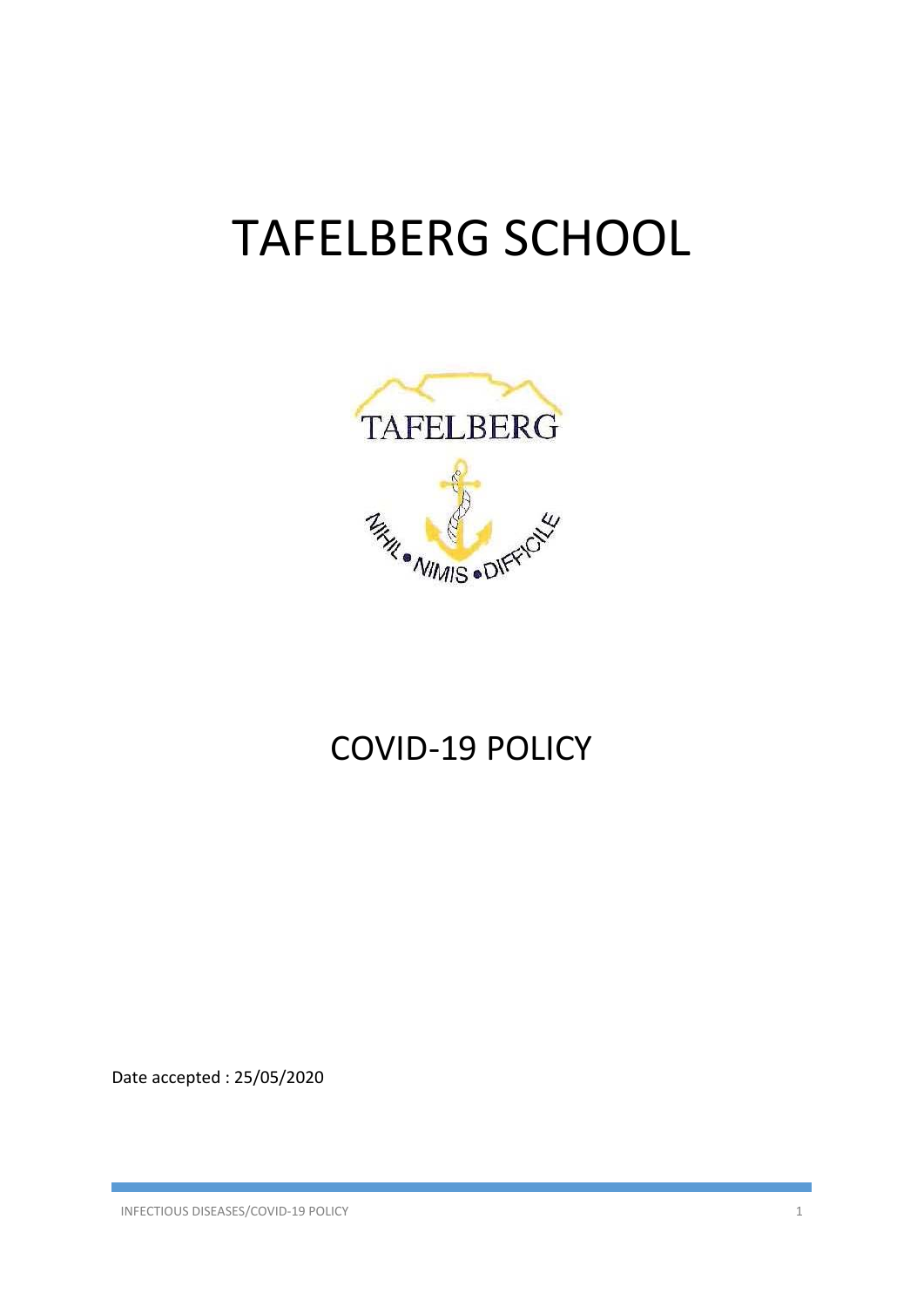# **ABBREVIATIONS / DEFINITIONS**

| <b>CM</b>                     | Circuit Manager at the District Office                                                                       |
|-------------------------------|--------------------------------------------------------------------------------------------------------------|
| Covid-19                      | Refers to the Corona virus                                                                                   |
| <b>DBE</b>                    | Department of Basic Education                                                                                |
| <b>ICU</b>                    | <b>Intensive Care Unit</b>                                                                                   |
| <b>MNED</b>                   | <b>Metro North Education District</b>                                                                        |
| <b>PPE</b>                    | <b>Personal Protective Equipment</b>                                                                         |
| Screening                     | Taking of temperature, completing a questionnaire and checking for the<br>wearing of a face mask.            |
| <b>SGB</b>                    | <b>School Governing Body</b>                                                                                 |
| <b>SMT</b>                    | Senior Management Team                                                                                       |
| <b>Testing</b><br><b>WCED</b> | A full medical examination / test by qualified medical personnel<br><b>Western Cape Education Department</b> |
|                               |                                                                                                              |

Г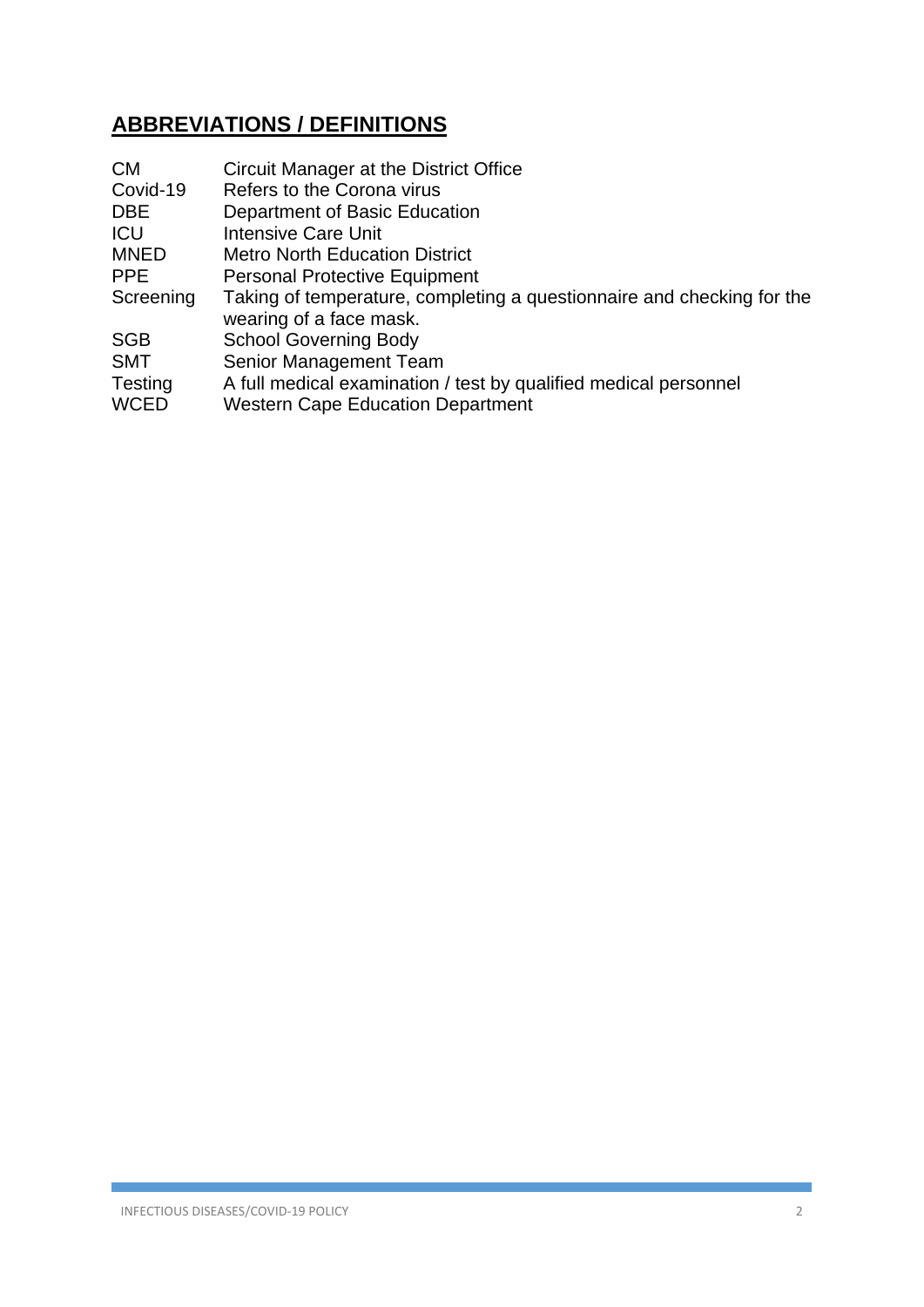# **INTRODUCTION**

This policy has been necessitated because of the Covid-19 pandemic, but can be applied to related disease outbreaks of a similar nature, in future.

This policy takes cognisance of the SA Constitution, SA Schools Act and regulations of the state of emergency.

COVID-19 is caused by the SARS-CoV-2 virus and spreads from person-to-person through respiratory droplets produced when an infected person coughs or sneezes, and from touching contaminated surfaces. Thus social distancing and sanitizing workspaces is the main means to prevent the spread, at this time.

Predominant symptoms include those of the respiratory tract such as cough, fever, sore throat and shortness of breath. Current data indicates that 80% of COVID-19 infections will be mild while 20% will be more severe with some requiring ICU treatment, while most people will recover. In general, the severity of COVID-19 infection is associated with older age groups and vulnerable populations with comorbidities. Children and adolescents usually exhibit mild or no symptoms.

When schools re-open, it is important that certain sustainable measures be put in place to ensure that all our staff and learners remain safe, and that we reduce the chances of the school environment becoming a source of Covid-19 transmission. We need to ensure the safety of all in order that we can continue to perform our core function of delivering a quality education to all our learners, in an environment that is conducive to teaching and learning.

Until we have a vaccine, we recognise that a combination of hygiene/sanitization and physical distancing measures will be crucial when schools re-open, therefore, training and advocacy with staff, learners and parents will be important.

Furthermore, it must be noted that the school staff and SGB are not solely responsible for ensuring proper hygiene/sanitization and social distancing measures, but that responsibility and liability also extends to all our parents / guardians and learners. We are all responsible to ensure a safe school environment and to reduce any possible school-based transmission.

This policy will in the main deal with the following areas:

- Identifying high risk staff and learners
- Managing safety at school: before, during and after school
- Safety measures
- Safety equipment
- Training / advocacy
- Day structure changes and Curriculum delivery

In the interest of the health and safety of the school community, certain discipline measures contained herein, will supercede those in the Code of Conduct while schools must operate according to lockdown legislation.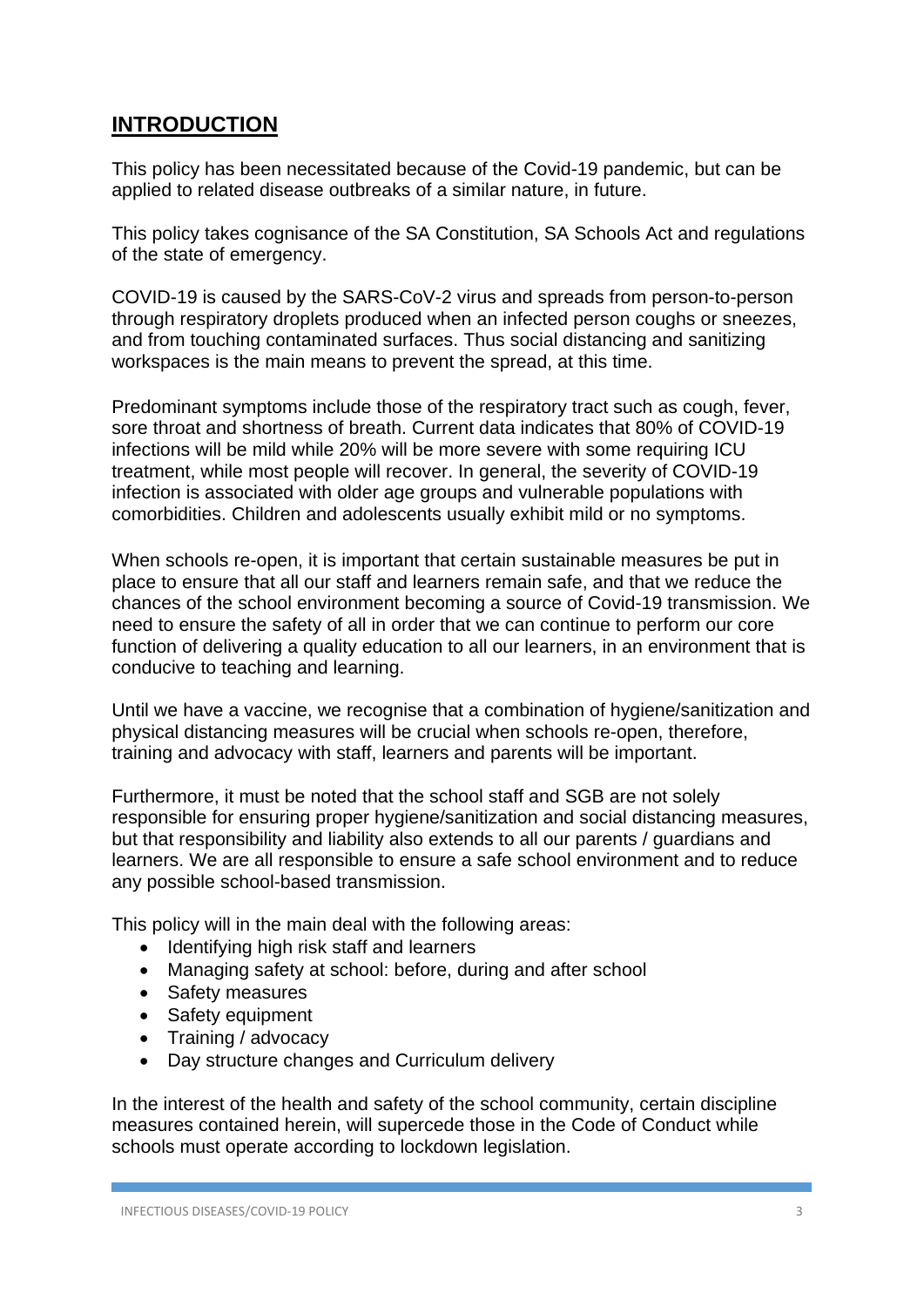## **1. HIGH RISK INDIVIDUALS**

- a) Solid organ transplant recipients.
- b) People with specific cancers or receiving immunosuppressive treatment, chemotherapy or radical radiotherapy for their cancer.
- c) People who have had bone marrow or stem cell transplants in the last 6 months.
- d) People with severe respiratory conditions including cystic fibrosis, severe and unstable asthma, or current active tuberculosis of the lung.
- e) People with rare diseases that significantly increase the risk of infections (such as Severe Combined Immunodeficiency (SCID), homozygous sickle cell).
- f) People on immunosuppressive therapies sufficient to significantly increase risk of infection.
- g) Women who are more than 28 weeks pregnant, or with significant heart disease
- h) Persons age 60 and over.
- i) Serious heart conditions.
- j) Underlying medical conditions not well controlled, such as diabetes, renal failure, hypertension or liver disease.

Staff and learners with comorbidities / pre-existing medical conditions will be identified and placed on a data base, to be dealt with according to legislation and DBE and WCED regulations.

Parents may choose to keep their child at home for medical/safety reasons, for a period of time.

## **2. MANAGING SAFETY AT SCHOOL**

All persons entering the school grounds must agree to undergo a screening test. It is the responsibility of all our school community, and visitors to Tafelberg School, to abide by this policy.

Any person not complying with these measures will be denied access.

All School staff, learners, parents and visitors on school premises must abide by the following:

- $\bullet$  Stay home if you are sick do not come to the school.
- Wear a regulation face mask, in the proper manner, at all times.
- Sneeze and cough into a tissue or your bent elbow.
- Discard tissues into a bin immediately after use.
- Wash your hands regularly and thoroughly with soap, especially before and after visiting the toilet, and the staffroom and kitchen areas.
- Sanitize work surfaces and educational equipment regularly.
- Practise social distancing at all times
- Learners to adhere to the rules regarding demarcated areas

The incorrect use of masks (such as mask not covering nose, worn inside-out, worn when wet or moist, repeated touching of the mask) would not only reduce the potential benefits, but may be a source of infection.

The most effective means of prevention is still proper hand-washing and physical distancing according to medical experts.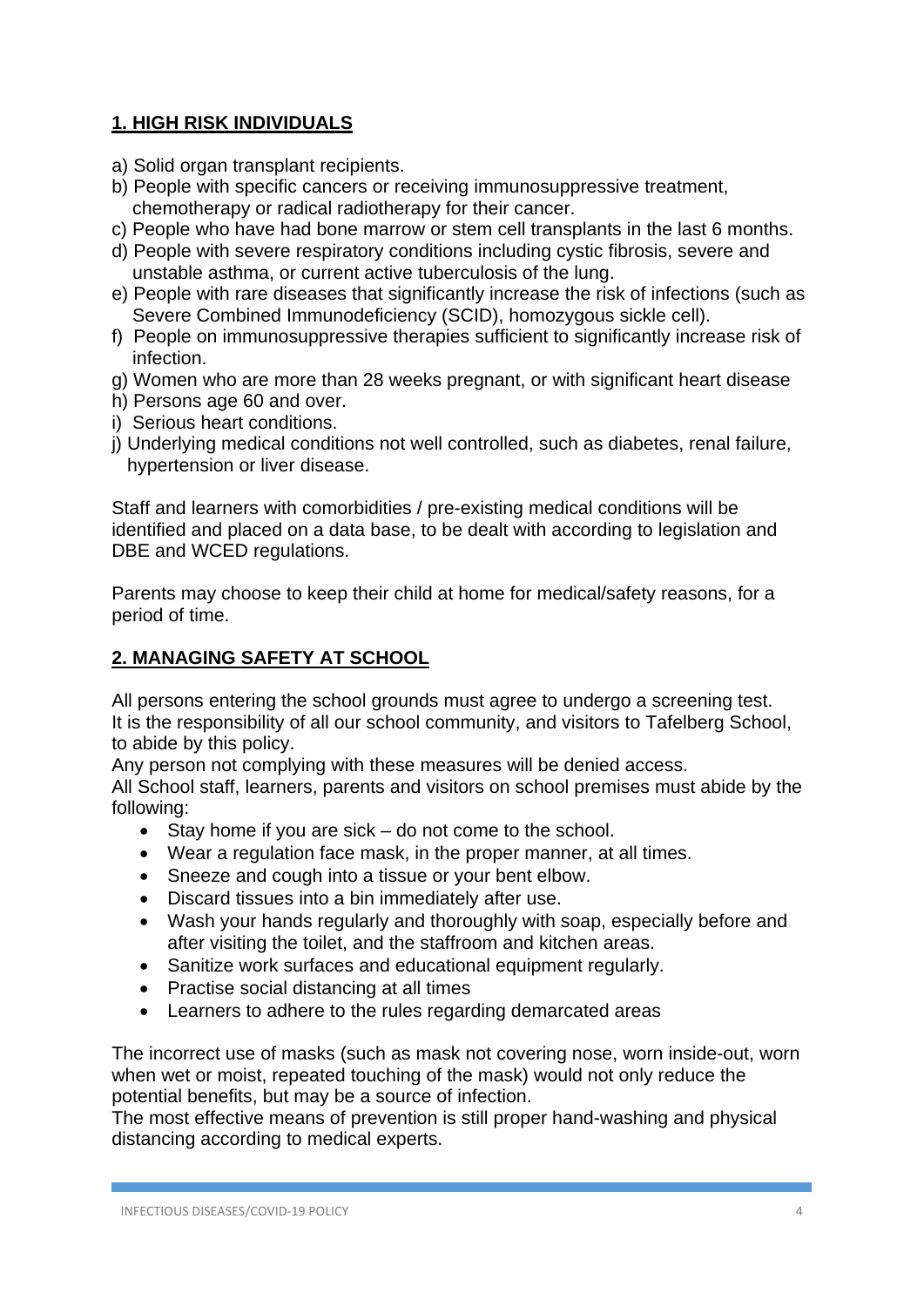Staff and learners to regularly sanitise personal devices.

Isolation area and other identified areas (eg classrooms, toilets, staffrooms etc)to be regularly sanitized.

Cleaning and sanitizing schedule must be implemented by the General Assistants. All events resulting in crowds such sport events, fundraisers etc are cancelled until further notice by the SGB, as is the opening of the tuckshop.

# **3. SCREENING**

- As per WCED instruction, screening will be carried out by school staff appointed by the Principal.
- All persons (adults and children) will be screened before being allowed into the school.
- Persons refusing to undergo the screening will not be allowed to enter the school.
- Screening of staff and learners may also take place during the day and or at the end of each school day, should it be warranted.

## **4. PROCEDURES BEFORE SCHOOL HOURS**

*School times* as given to all staff, parents and learners are as follows :

#### A. Grades 1 - 11

i) *Monday – Thursday*

- $-08:00 13:15$  Gr1-2
- $-08:00 14:30$  Gr3-6
- $\bullet$  08:00 14:40 Gr7-11
- ii) *Friday*

| $\bullet$ 08:00 - 13:10 |  | Gr1-2 |
|-------------------------|--|-------|
|                         |  |       |

 $\bullet$  08:00 – 14:00 Gr3-11

## B. Grade 12

- i) *Monday, Wednesday, Thursday*
	- $\bullet$  08:00 15:40
- ii) *Tuesday* 
	- $\bullet$  08:00 14:40

#### iii) *Friday*

- $\bullet$  08:00 14:00
- Gates will ONLY be opened at 07:30 (phase 1)
- Gates will be locked at 08:00 sharp, and no entry allowed thereafter.
- Gates will be unlocked as from 13:00 /14:30 for 30 minutes.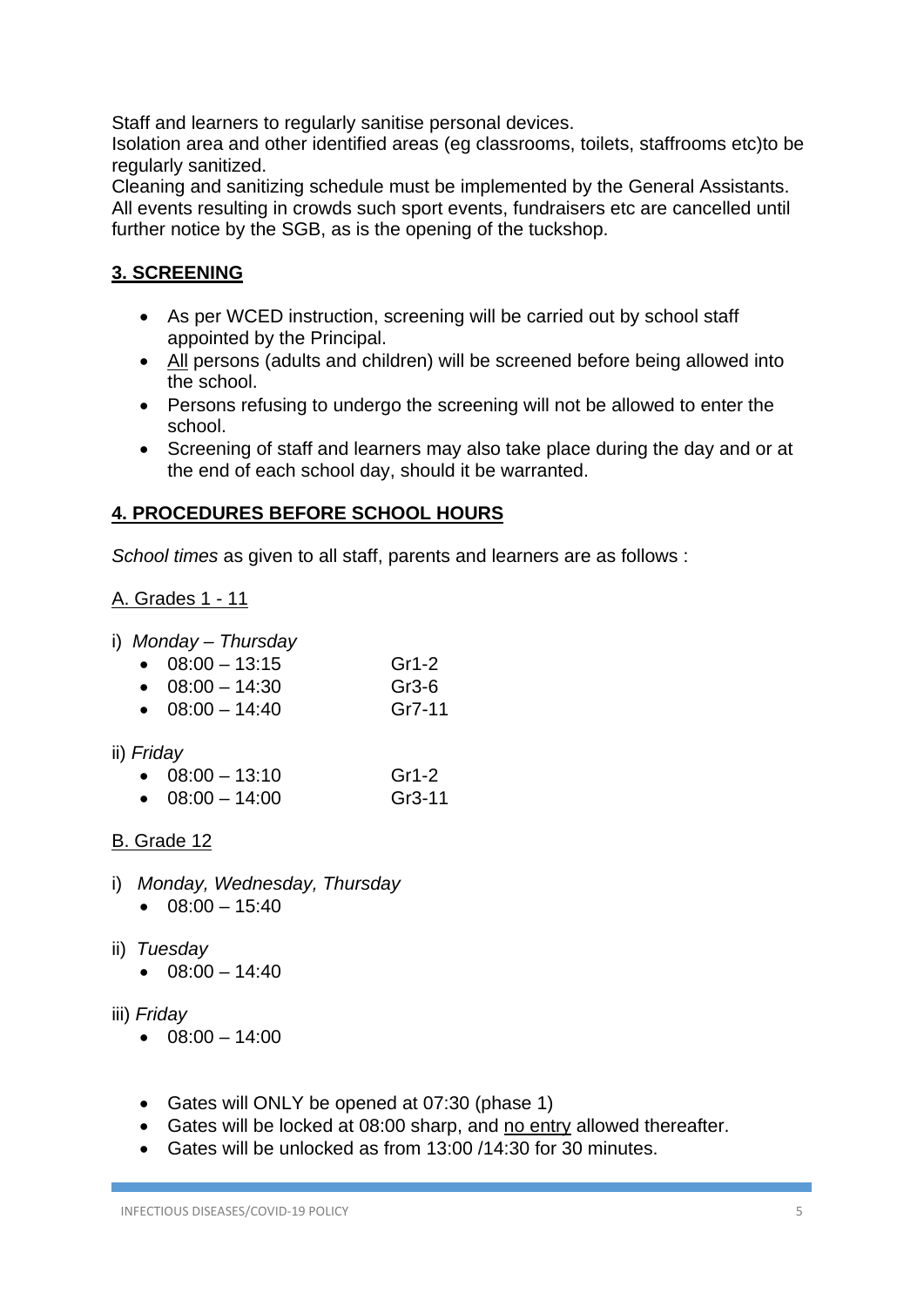A) School Staff

- Staff doing learner screening to report at 7:20 and are screened in hall.
- Staff (register teachers) not on screening duty report at 7:30, are screened in hall and go to their classrooms to receive and monitor learners.
- If a staff member display symptoms, they are to remain at home and arrange for a test at a medical centre, and inform school.
- Staff reporting for duty, to enter the school grounds and proceed to the hall to be screened, and then sign in at the school secretary.
- Thereafter, proceed to their respective meeting places for morning briefings, or proceed to their classes to receive learners.
- Staff on playground duty to proceed to grade areas as allocated.
- Cleaning staff report for screening at the Estate Manager's office at 7:50

B) Learners

- Learners who are ill (eg flu etc) or show symptoms of Covid must not come to school.
- Learners enter via learner gate and keep social distancing.
- Grade 12's coming in own vehicles must enter at main gate, park their vehicle in allocated parking area, and proceed to the covered area at the main gate to be screened.
- All learners to be screened on entry to the school.
- After screening and sanitizing of hands, they proceed to allocated Grade areas / class areas.

# **5. PROCEDURE : SCHOOL HOURS**

A) School staff

- When receiving learners for a lesson or therapy, the staff member is to meet learners at classroom door and disinfect each learners' hands, before they enter the classroom.
- Ensure all learners are following safety measures (eg distancing, wearing masks etc) during lessons.
- Learners are in their allocated seats to limit movement.
- During lesson changes, monitor that learners keep to the left in corridors and keep a safe distance.
- B) Learners
	- Comply with safety measures:
		- wear a mask / shield at all times
		- ‐ maintain social distancing
		- walk on the left in the corridors, one-behind-the-other
		- ‐ sanitize and wash hands as directed (class / toilets etc)
		- ‐ no borrowing/lending of equipment, stationery etc
		- ‐ no sharing of food etc
		- ‐ no playing of ball games
	- Learners must assist in creating a safe teaching and learning environment, and preventing the spread of the virus.
	- Learners are to focus on learning (Enter to Learn) and not disrupt lessons.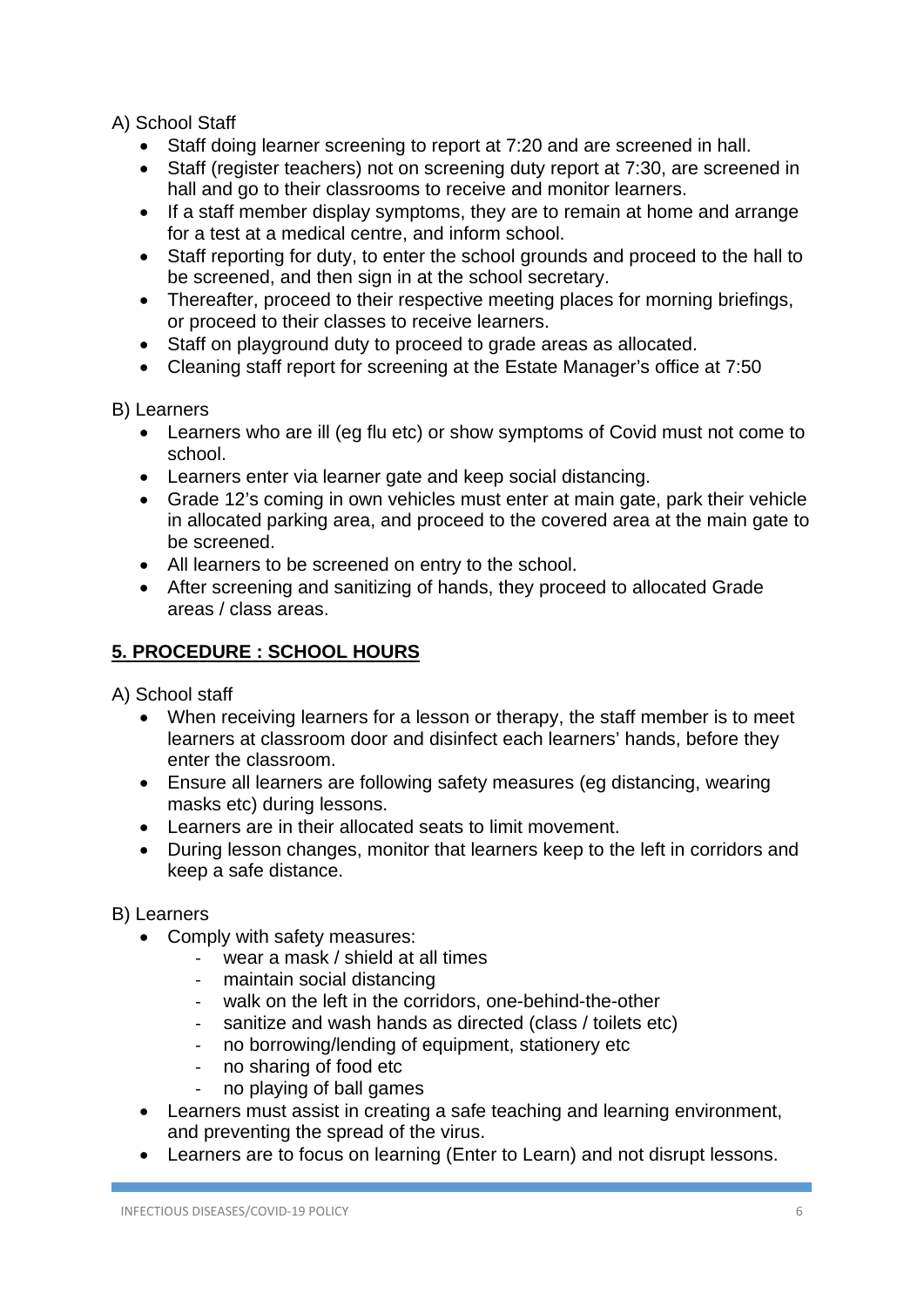During breaks the Prefects / RCL will be on duty to sanitize learner hands before entering toilets, and ensure social distancing. Learners to wash hands with soap before leaving toilet areas.

On rainy days, learners will remain in the class they are in at the time. Teachers will rotate to go to toilet and fetch coffee/tea etc. Learners move to next class after break.

#### **6. PROCEDURE AFTER SCHOOL HOURS**

A) School staff

- Teachers will accompany their classes to the school gate.
- Teachers to sanitize their own workspace, classrooms and offices.
- Support staff to clean classrooms, venues, admin areas, staffrooms/kitchens and therapy rooms, and to sanitize identified venues/areas.

B) Learners

- Learners will sanitize their hands before being dismissed.
- Learners will be dismissed class by class.
- Learners need to be fetched by parents / shuttle services etc on time.
- Learners are not to congregate in groups outside the school, but must go straight home.

#### **7. PARENTS / VISITORS / DELIVERIES**

- Until further notice meetings with parents are suspended, unless sanctioned by the SMT, and then all the safety protocols must be implemented.
- Access will be by appointment only, and only after 10am.
- Enter the premises and report to the foyer area immediately.
- Secretary will screen each parent / visitor.
- Annexure A: Management procedure.

#### **8. PROCEDURES : DEALING WITH SUSPECTED CASES**

- Follow procedure as per Annexure B: Staff or learner at school
- Annexure C: Employee in close contact with suspected case.
- Annexure D: Tracing procedure.

#### **9.TRAINING / ADVOCACY**

- School will promote appropriate hygiene safety measures among staff and learners when travelling to and from school, and while at school.
- All staff and learners to undergo orientation.
- SGB will also receive orientation.
- Posters and messages will be visible throughout the school.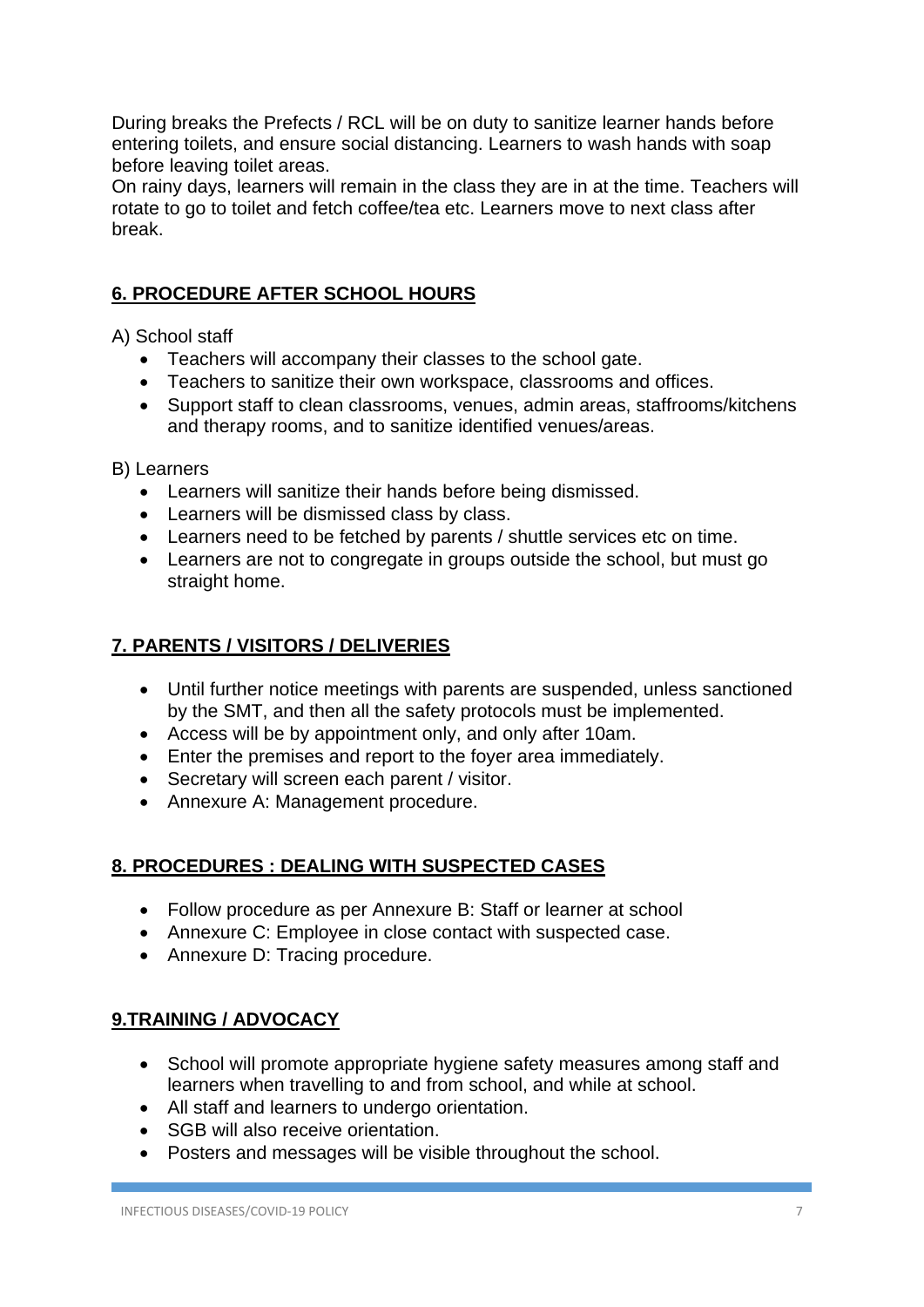- Teachers will re-inforce the safety measures in their classes / in lessons.
- Safety messages will be placed in the Newsletters.
- Incorrect use of masks (such as mask not covering nose, worn inside-out, worn when wet or moist, repeated touching of the mask) will be outlined
- Wearing of masks/shields, hand-washing and physical distancing to be promoted as the most effective means of prevention.
- Encourage families and staff with COVID-19 to disclose the illness to the school without fear of discrimination, in order to allow contact tracing.

## **10. PARENTAL/GUARDIAN RESPONSIBILITIES**

It must be recognised and accepted that the parents/guardians are partners in keeping Tafelberg school a safe environment for learners, staff and visitors, and thus preventing the school environment becoming an area in which the virus can spread easily.

Therefore, parents accept they are part of the team, and take responsibility to ensure safety measures are advocated and implemented with regards to their children, and not expect the school staff to carry the responsibility alone.

The following are non-negotiable duties and responsibilities :

- Parents / guardians to check / "screen" their children for any symptoms every morning before sending them off to school.
- Should the child be ill or show symptoms, the child must not be sent to school – inform the school, and take the child to a doctor.
- If a child or parent/guardian is diagnosed with COVID-19, the school is to be informed immediately, in order to allow for contact tracing.
- If a child or parent/quardian has been in close contact with a person suspected of having, or is confirmed as having,COVID-19 infection, the school must be informed immediately.
- Parents/guardians must ensure their child wears a clean cloth mask in the proper manner every day the child goes to school.
- Parents/guardians to give total support the school's safety measures.
- Parents/guardian to re-iterate the school's safety measures such as wearing of masks, washing hands, no touching, distancing and coughing/sneezing into the elbow.
- Parents/guardians are to ensure they use appropriate transport for their children, and that the lift club/shuttle service complies with the public transport regulations.

## **11. SAFETY EQUIPMENT**

- The school will provide basic sanitizer and soap in strategic places throughout the school eg toilets, classrooms, screening points, foyer etc
- A school-branded cloth mask (and face shield if possible) will be supplied to every staff member and learner.
- WCED will supply further PPEs as necessary and able.
- Should school not be able to supply the necessary PPEs and or sanitizing fluids, the CM at the District must be informed immediately.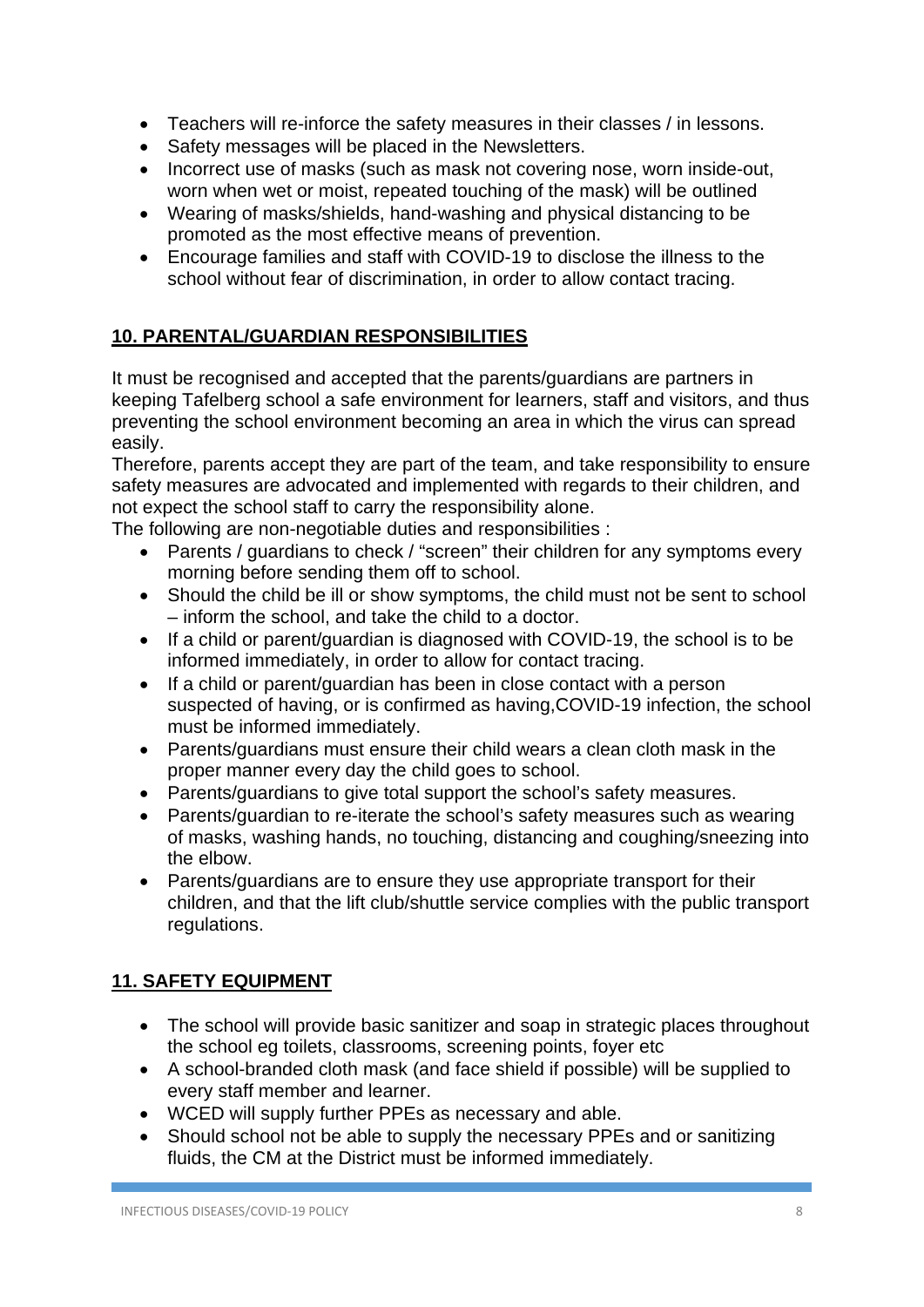## **12. SCHOOL CURRICULUM PLAN**

- The school timetable will be adjusted, especially in respect of Grade 12s who will need extra help to ensure the curriculum is covered.
- This may result in a change to the length of the school day and day structure.
- Alternate attendance of Grades  $1 11$  may be implemented should social distancing become unmanageable.

#### **13. GENERAL**

- Learners failing the screening test, or showing symptoms during the school day, will be taken to the isolation area, and their parents contacted to fetch them immediately.
- Large gatherings (Assemblies, Prize Givings etc) are cancelled until further notice.
- An addendum to our Code of Conduct : Learners not complying with the safety measures and thus endangering others and or disrupting teaching and learning will be sent home immediately.
- The school will implement a plan for on-line distance learning/teaching which best suits the circumstances of the learners and teachers at Tafelberg School.
- Uniform rules will be amended (ie wearing of full school tracksuits will be allowed) by this policy, until further notice.